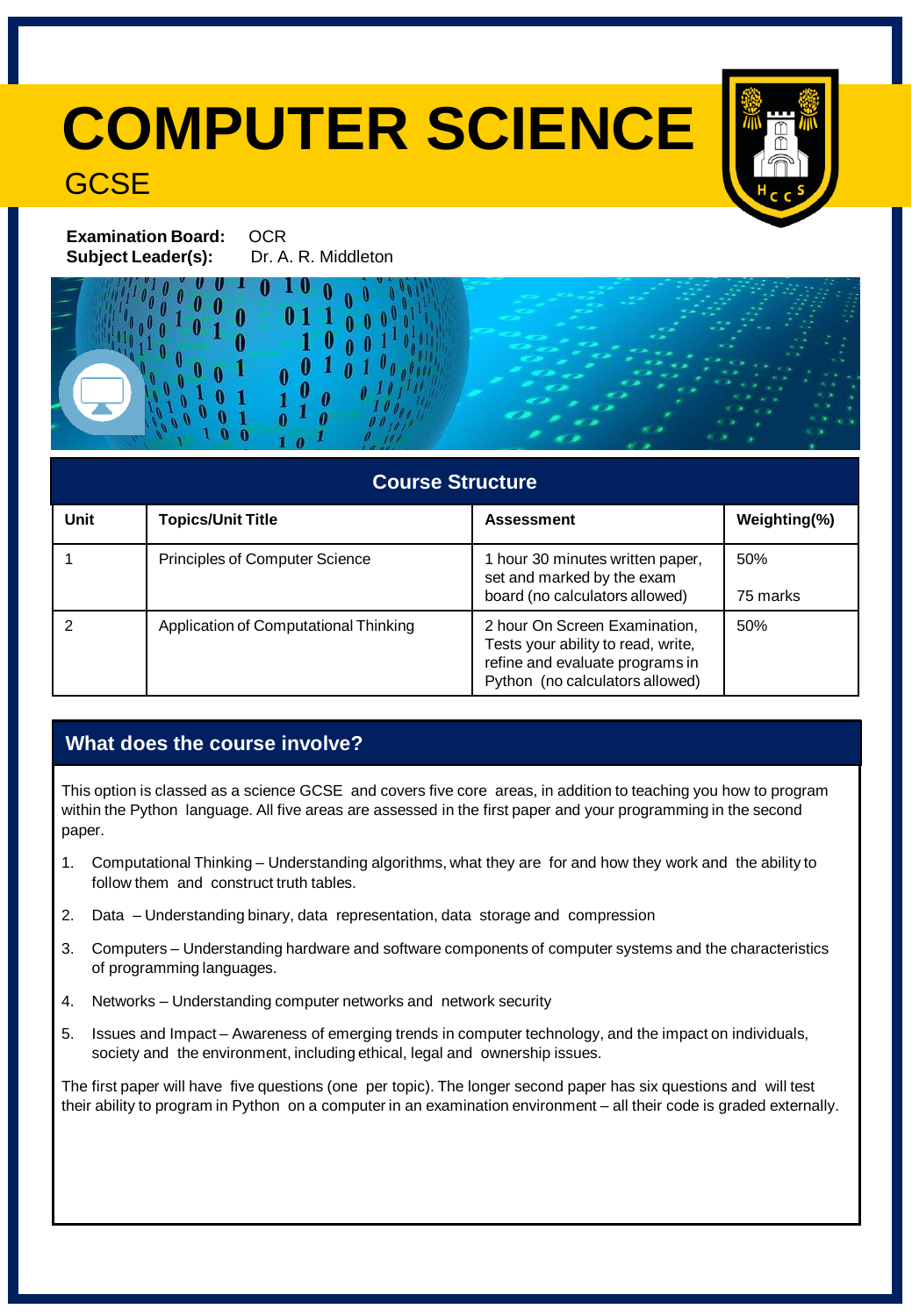## **Further Study/Employment Prospects**

The late Steve Jobs remarked, that everyone should learn how to program because it teaches them how to think. The Computer Science Industry was born in England & the first programmer was an English girl. We are heading into an uncertain economic future, with the combined effects of Brexit and a pandemic yet, most of the top ten in demand job currently require computer science skills. Computer Science is a massively in-demand skill in this area, with Barclays at Radbrook Hall, the BBC at Media City and GCHQ moving into Warrington (to name just a few). This technical, academic and highly mathematical GCSE course is the perfect grounding to our GCE course in Computer Science..

#### **Skills you will develop**

You will develop the following skills:

- take a systematic approach to problem solving including the use of decomposition and abstraction, and make use of conventions including pseudo code and flowcharts
- design, write, test and refine programs, using one or more high-level programming language with a textual program definition, either to a specification or to solve a problem
- use appropriate security techniques, including validation and authentication
- evaluate the fitness for purpose of algorithms in meeting requirements efficiently using logical reasoning and test data.
- use abstraction effectively
- to model selected aspects of the external world in a program
- to appropriately structure programs into modular parts with clear, well documented interfaces
- apply computing-related mathematics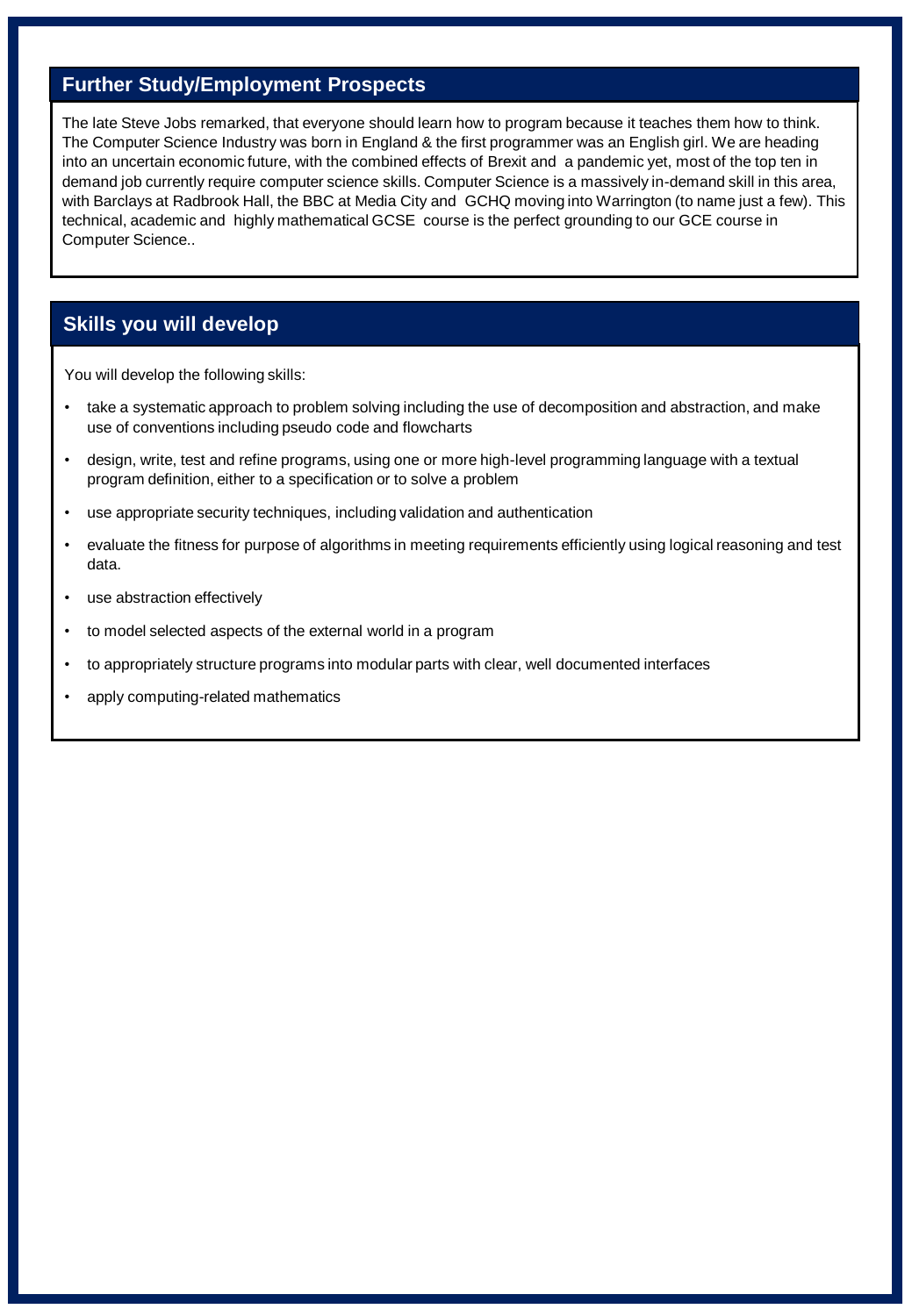# **BTEC TECH AWARD** IN DIGITAL INFORMATION TECHNOLOGY



**Examination Board:** Pearson **Subject Leader(s):** Dr A. R. Middleton







| <b>Course Structure</b> |                                                                                  |                                                                                         |              |  |
|-------------------------|----------------------------------------------------------------------------------|-----------------------------------------------------------------------------------------|--------------|--|
| <b>Unit</b>             | <b>Topics/Unit Title</b>                                                         | <b>Assessment</b>                                                                       | Weighting(%) |  |
|                         | Exploring user interface design<br>principles and project planning<br>techniques | Internally assessed<br>assignment                                                       | 30%          |  |
|                         | Collecting, presenting and interpreting<br>data                                  | Internally assessed<br>assignment                                                       | 30%          |  |
| 3                       | Effective digital working practices                                              | 1 hour 30 minutes scenario-<br>based written paper, set and<br>marked by the exam board | 40%          |  |

### **What does the course involve?**

The digital sector is a major source of employment in the UK, with 1.46 million people working in digital companies and around 45,000 digital jobs advertised at any one time. Digital skills span all industries; almost all jobs in the UK today require employees to have a good level of digital literacy. The UK has positioned itself to be the 'digital capital of Europe' as it continues to invest billions every year in digital skills and commerce. The modern world expects digital skills to be as important as English and Maths.

In BTEC in Digital Information Technology (DIT), you will explore user interface design and development principles by investigating how to use project planning techniques to manage a digital project. You will then learn how to develop and review a digital user interface.

Data is a valuable resource and you will look at how data impacts on individuals and organisations, then how conclusions are drawn from data and used to make recommendations on data intelligence. From here you will develop a dashboard using data manipulation tools.

Modern technologies are evolving and along with that comes the increasing threat of cybercrime. You will develop an understanding of what cyber security is and how to safeguard against threats. You will look at virtual working environments and how cloud technologies improve remote working but with this comes the need to consider legal and ethical issues in data and information sharing.

The skills, knowledge and understanding you will develop through this qualification are very relevant to both work and further study.